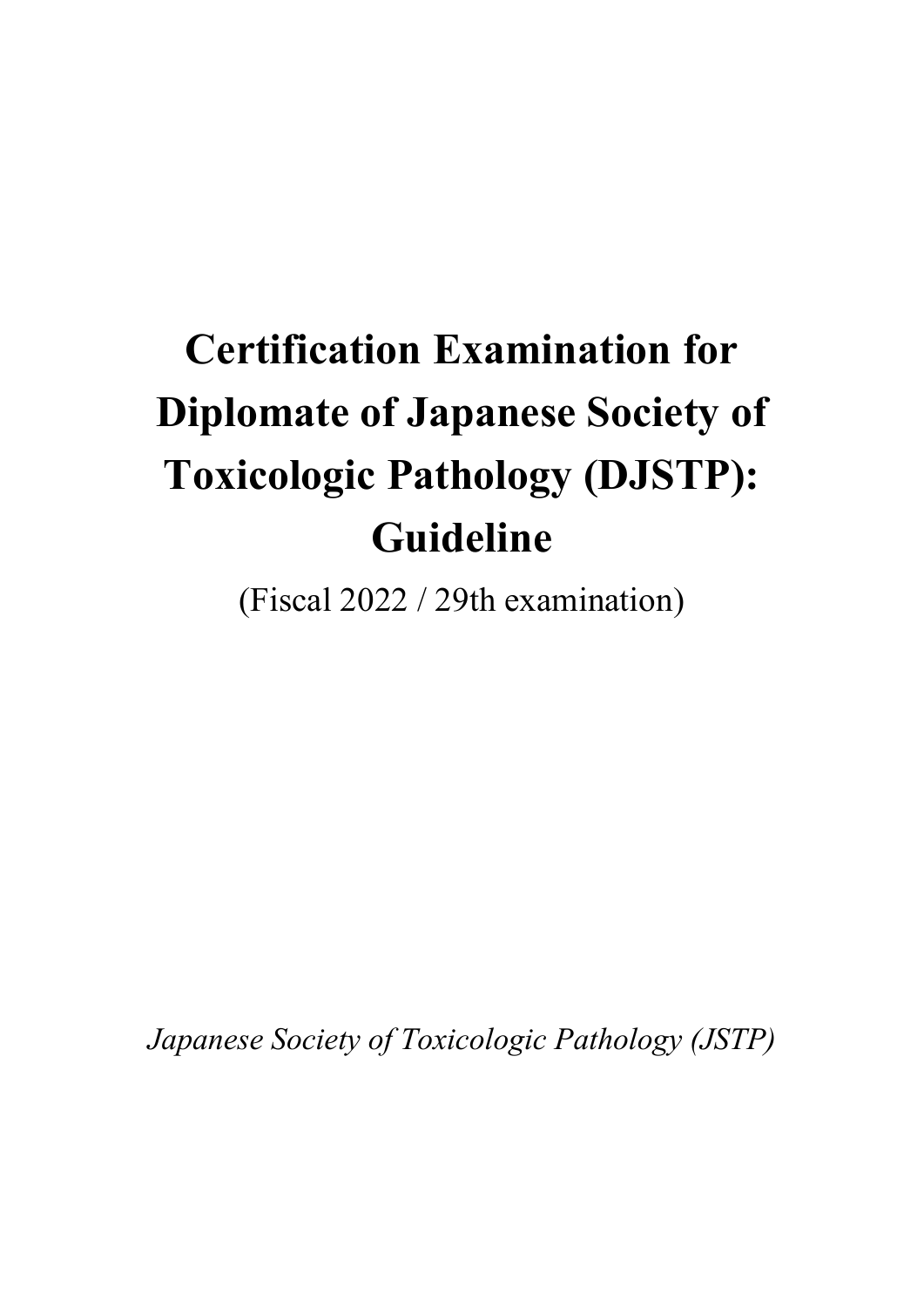# **Completion and Submission of the Application Form for Diplomate Certification Examination**

- 1. Upon application, the applicant is encouraged to visit the website of the Japanese Society of Toxicologic Pathology (JSTP) to read the Regulation on Board Certification System of Diplomate of the Japanese Society of Toxicologic Pathology (DJSTP).
- 2. The applicant must meet all the eligibility requirements in (3) of "3. Certification Examination" in the above "Regulation."
	- a. Full JSTP membership at the time of application with more than 3-year history (continuous or in total) of membership [if you apply for the examination in fiscal 2022 (29th examination)]; you are eligible if you had become a JSTP member by April 30, 2019. Contact the JSTP Secretariat if you wish to know when your membership started.
	- b. A total score of 80 points or more of scientific activities specified in the attached score table;
	- c. Participation in JSTP activities, seminars, and publications;
- 3. The applicant is requested to show his/her own scores according to the assessment criteria, and specify the scores in the self-reported score table.
- 4. The applicant should prepare materials required to prove self-reported scores (see the separate "List of attachments for application for certification examination" for details), and place a serial number e.g. by stickies.
- 5. The applicant should send one set of required materials, i.e., the application form, self-reported score table, and attachments (list of attachments, and list of published articles and presentations at conferences, and reprints or copies of up to 10 main articles and presentations), résumé (see the attached sample; the résumé must include research experience), to the JSTP Secretariat (address below).
- 6. The qualifications for the Certification Examination are valid for three years including the year the qualification was confirmed. Submission of the score table and the attachments is exempted for two years. The corresponding applicant should only submit the application form and the résumé.
- 7. If you are applying from overseas, you may submit your application form and the résumé by e-mail (attach the required documents).

#### **The application deadline: Friday, April 8, 2022**

- The Board Certification Committee (BCC) will assess the eligibility, and will send the examination admission ticket to the eligible applicant.
- Following the receipt of the examination admission; he/she should transfer the examination fee JPY 40,000 into the following account. Without payment, the applicant will not be allowed to take the examination.
- The JSTP Secretariat will notify the applicant of his/her examination results. The JSTP Secretariat will not return materials received.
- The applicant who has passed the certification examination is requested to transfer the accreditation fee JPY 20,000 into the following account. The DJSTP certificate will be sent from the JSTP Secretariat after confirmation of payment.
- Application for recertification is every five years. Rules and regulations are available separately.
- When any fraud is found during application or examination, or in any event that makes the applicant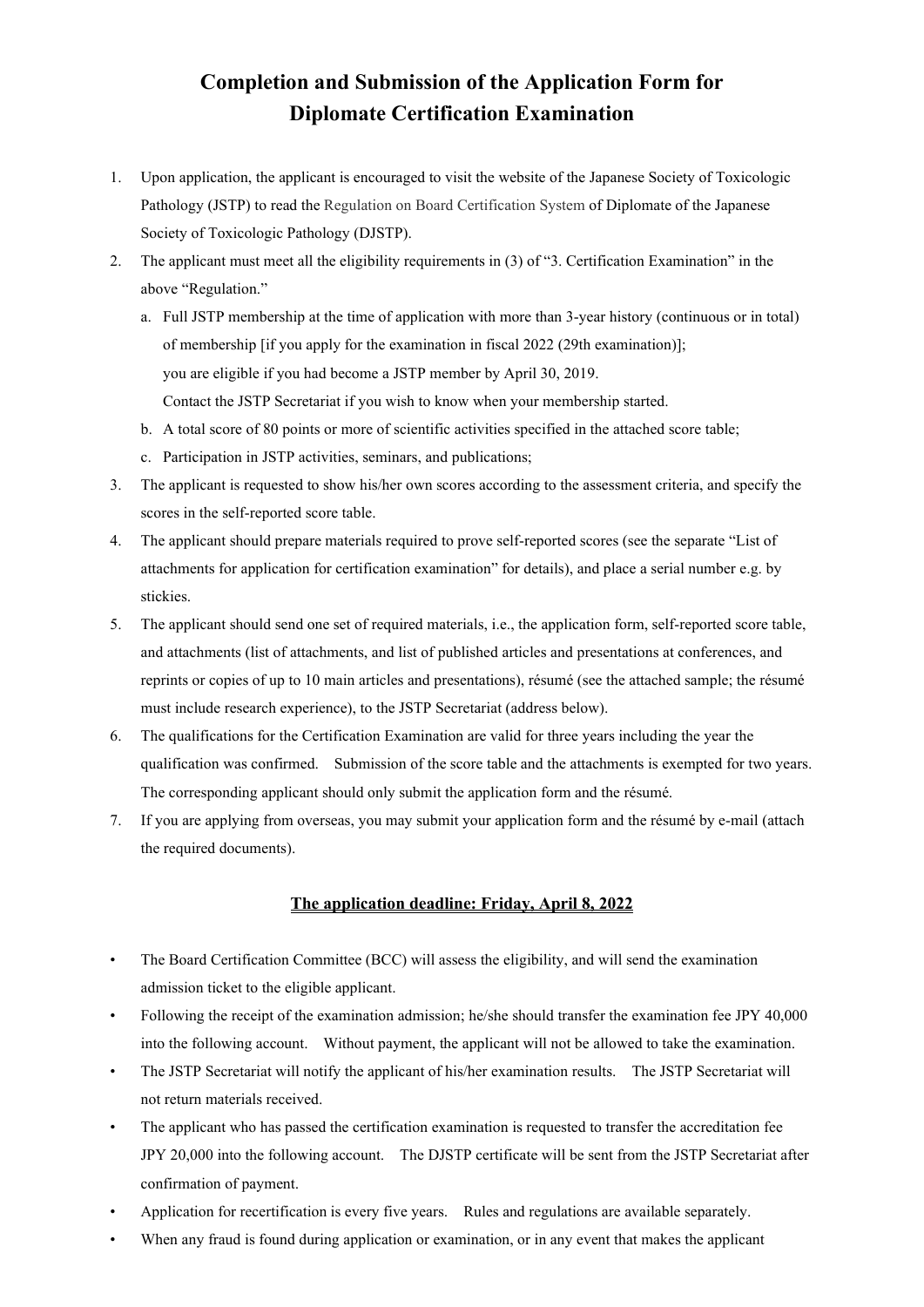ineligible for the DJSTP, the JSTP may revoke the once granted certification.

• The payment method for the examination fee will be notified to the applicants separately.

#### á**JSTP Secretariat**ñ

**----------------------------------------------------------------------------------------------------------------------** 

**■The application form is to be submitted to:** 

**JSTP Secretariat** 

**Academy Center, 358-5 Yamabuki-cho Shinjuku-ku Tokyo,** 

**162-0801 JAPAN** 

**TEL: +81(0)3 6824 9370** 

**jstpath-post@bunken.co.jp**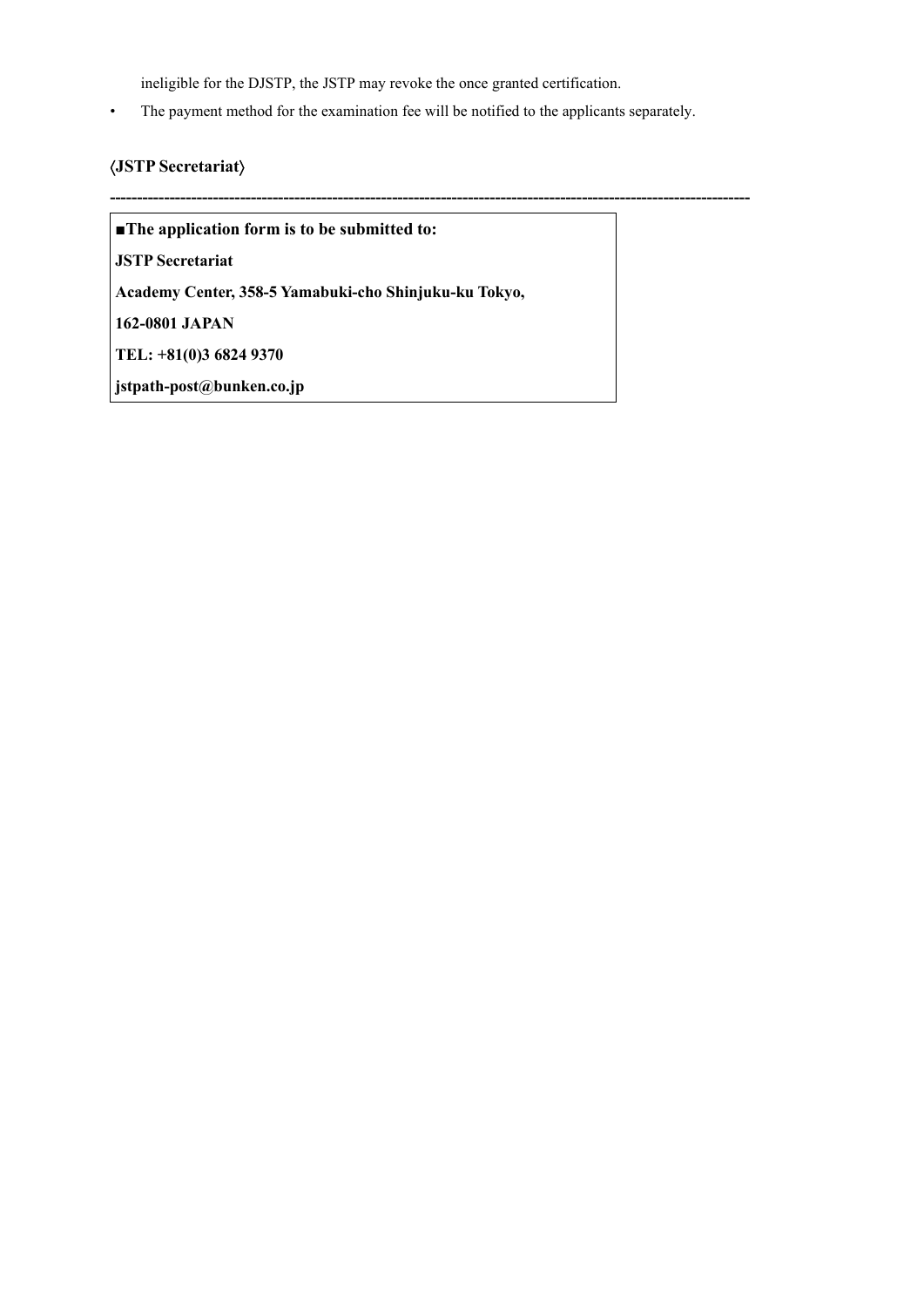# **Diplomate of Japanese Society of Toxicologic Pathology – Application form for certification examination –**

| Name of applicant                                          | First name                         |                                               | Last name |  |
|------------------------------------------------------------|------------------------------------|-----------------------------------------------|-----------|--|
| Date of birth                                              |                                    | (month/day/year)                              |           |  |
|                                                            | Institution:<br>Street:            |                                               |           |  |
| Applicant's affiliation<br>address and<br>telephone number | City, State, Country:<br>Zip code: |                                               |           |  |
|                                                            | Tel:                               | Fax:                                          |           |  |
|                                                            | Street:                            |                                               |           |  |
| Applicant's home                                           | City, State, Country:              |                                               |           |  |
| address and                                                | Zip code:                          |                                               |           |  |
| telephone number                                           |                                    |                                               |           |  |
|                                                            | Tel:<br>Fax:                       |                                               |           |  |
| Contact                                                    |                                    | Check either of the following on your request |           |  |
|                                                            |                                    | Affiliation                                   | Home      |  |
| E-mail address                                             |                                    |                                               |           |  |
|                                                            |                                    | Check either of the following on your request |           |  |
| Language                                                   |                                    | Japanese                                      | English   |  |

Classification No.

# \* For JSTP secretariat use only (the applicant should not enter the following)

| JSTP Member – Membership No. / Name |                                         |
|-------------------------------------|-----------------------------------------|
| Initial date of membership          |                                         |
| Payment of annual fee               | Paid in full / Not paid in full (JPY    |
| Date of receipt of application      | (month/day/year)                        |
| Identification No.                  |                                         |
| <b>Results</b>                      | Not certified<br>Certified<br>$\bullet$ |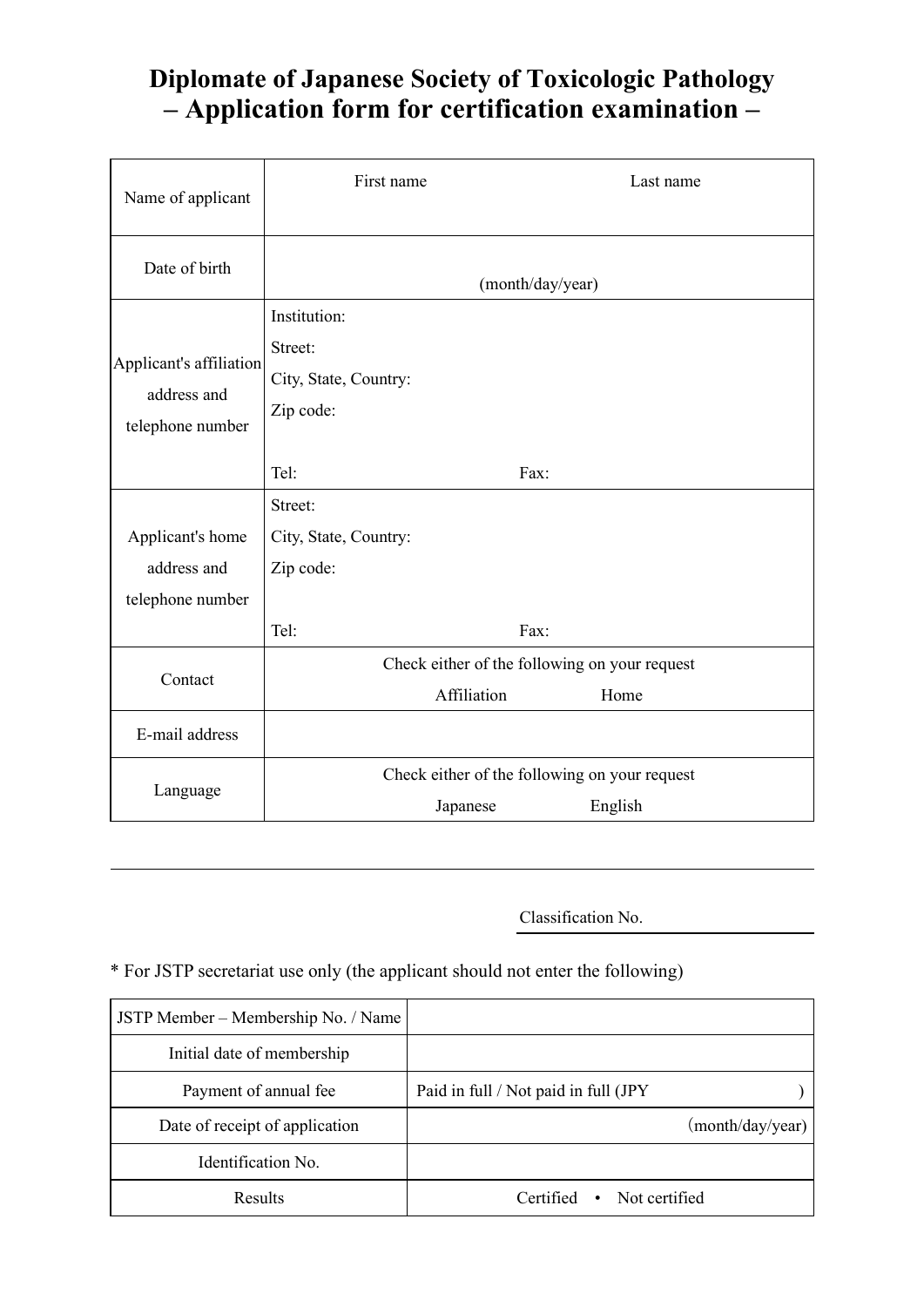## **Résumé (sample)** \*Add lines as needed.

| Name          |                                                                             |                  | (Original family name) |
|---------------|-----------------------------------------------------------------------------|------------------|------------------------|
| Date of birth |                                                                             | (month/day/year) | Age (years)            |
| Address       | Street:<br>City, State, Country:<br>Zip code:<br><b>TEL</b>                 | <b>FAX</b>       |                        |
| Affiliation   | Institution:<br>Street:<br>City, State, Country:<br>Zip code:<br><b>TEL</b> | <b>FAX</b>       |                        |

#### **Educational background**

| April, #### | Department of ###, University of ###                    |
|-------------|---------------------------------------------------------|
| March, #### | Graduated from the Department of ###, University of ### |
| April, #### | The graduate school of ###### University                |
| March, #### | Graduated from the graduate school of ##### University  |

### **Employment history**

| Currently, |
|------------|

#### **Research**

| Currently, |
|------------|

#### **Certifications**

#### **Academic society membership**

| <b>ICTD</b> | (From: | To: Currently active member) |
|-------------|--------|------------------------------|
|             |        |                              |

The above statement is true and correct.

Name: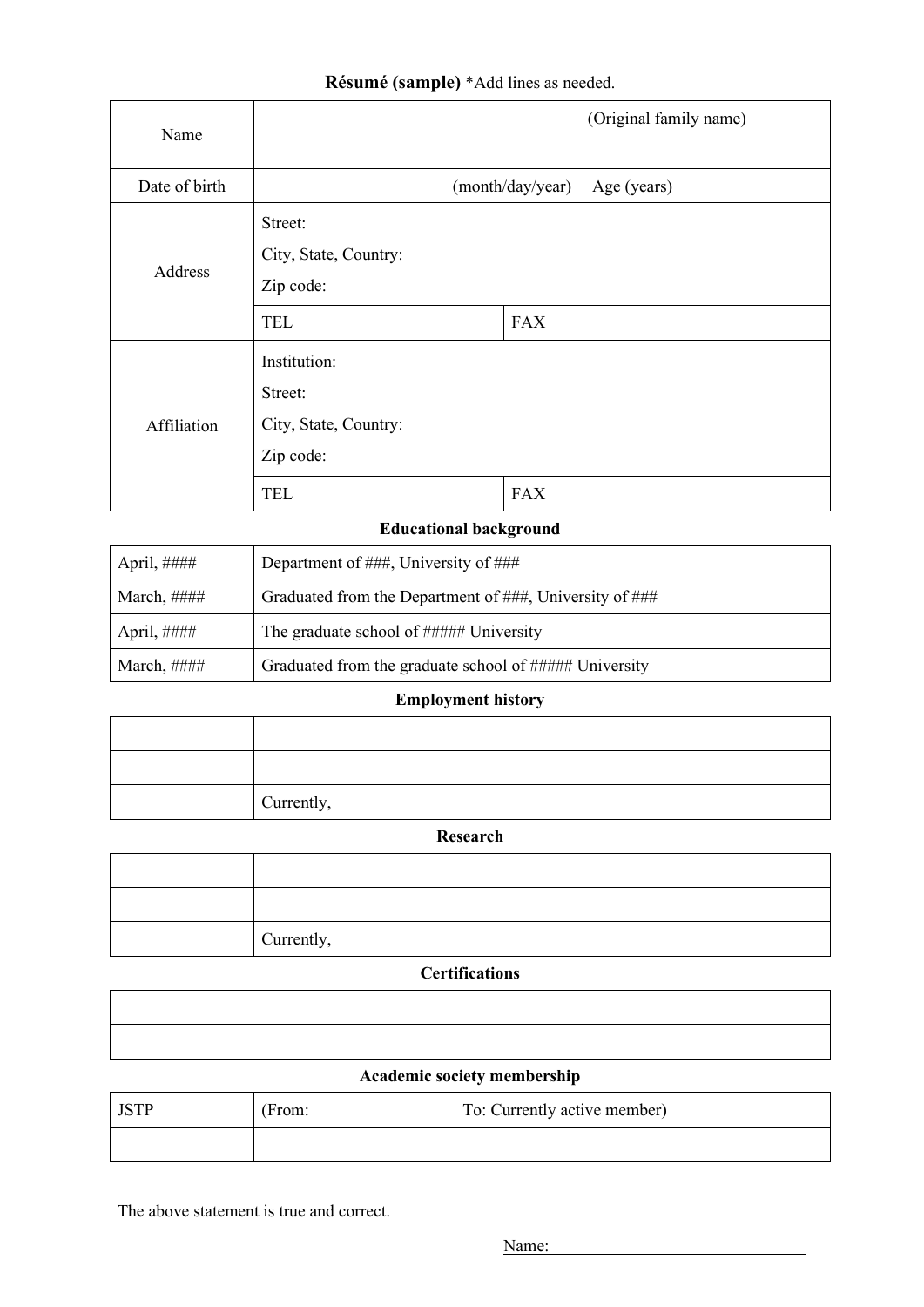#### **List of Application Materials for Certification Examination**

Name: **Publications**  [Articles published in JSTP journals] Lead author Title, J. Toxicol. Pathol., Vol., No. Page, Year **Coauthor** Title, J. Toxicol. Pathol., Vol., No. Page, Year [Articles published in other journals] Lead author Title, Journal name, Vol., No. Page, Year Coauthor Title, Journal name, Vol., No. Page, Year **Academic society activities** 

#### [Participation in JSTP annual meetings]

### annual meeting of the Japanese Society of Toxicologic Pathology

[Presentation at JSTP annual meetings]

Principal speaker Title, at ### annual meeting, Year Co-speaker Title, at ### annual meeting, Year

[Participation in STP, ESTP, or other TP annual meeting] ### annual meeting of the xxx Society of Toxicologic Pathology [Presentation at STP, ESTP, or other TP-annual meeting]

Principal speaker Title, Society name, Conference name, Year Co-speaker Title, Society name, Conference name, Year

#### **Participation in seminars**

Seminar title, Year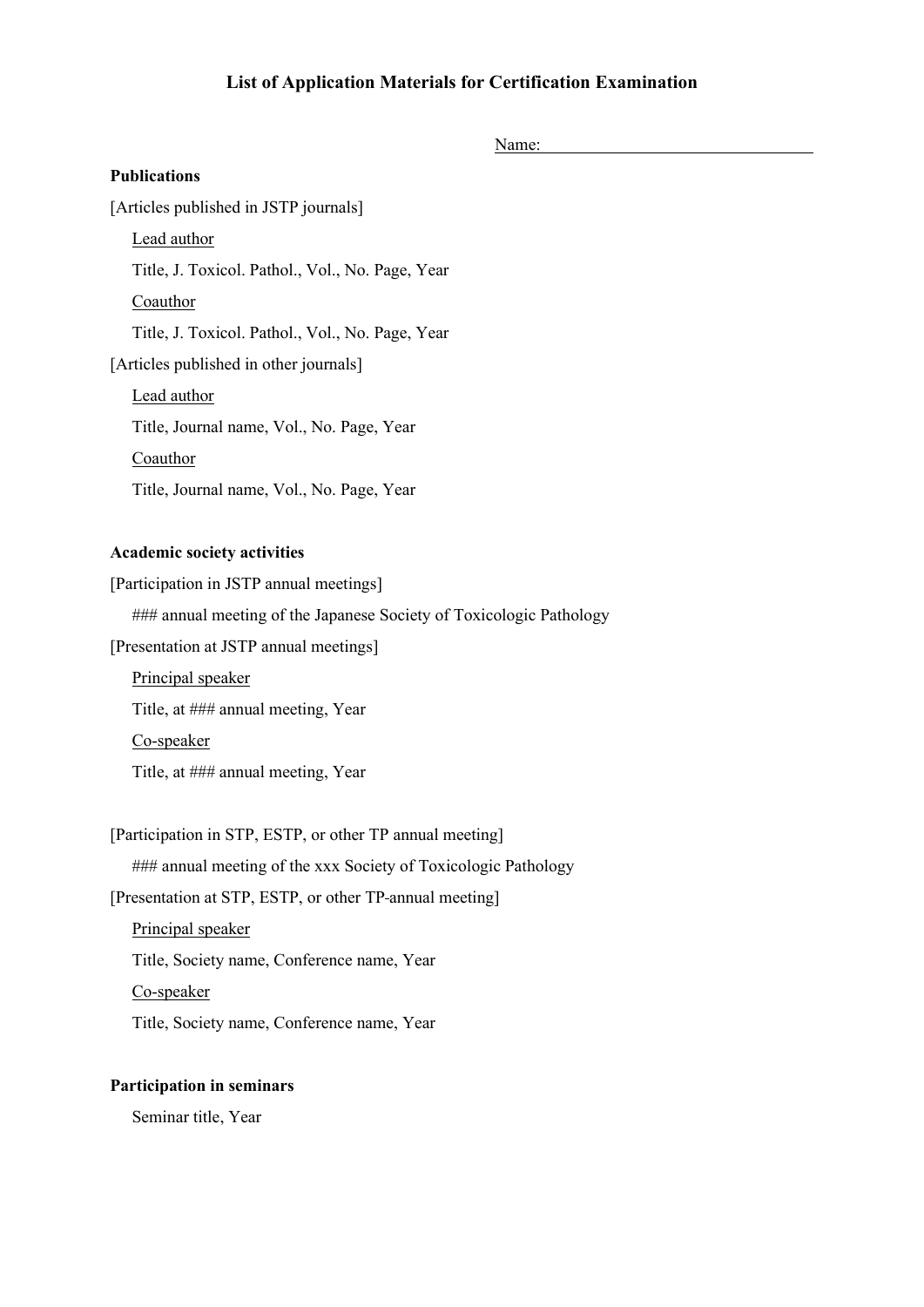# **Assessment for self-reported scores and list of attachments required for application**

| Type of<br>activity               | Score item                                                                                                                                                                                                                                                                                                                                                                                                                                                                           | Participation<br>score | Presentation<br>score              | Attachment                                                                                            |  |
|-----------------------------------|--------------------------------------------------------------------------------------------------------------------------------------------------------------------------------------------------------------------------------------------------------------------------------------------------------------------------------------------------------------------------------------------------------------------------------------------------------------------------------------|------------------------|------------------------------------|-------------------------------------------------------------------------------------------------------|--|
| Publications                      | Articles published in JTP journals<br>Published articles in TP, ETP or toxicologic pathology<br>area in other journals                                                                                                                                                                                                                                                                                                                                                               |                        | $20(10)$ note 1<br>$5(2)$ note 1,2 | Reprint or hard copy of<br>PDF filenote 6                                                             |  |
| Academic<br>society<br>activities | Participation in JSTP annual meeting<br>Participation in STP, ESTP, AUTP or other TP annual<br>meeting<br>Presentation at JSTP annual meeting<br>Presentation at STP, ESTP, AUTP or other TP annual<br>meeting                                                                                                                                                                                                                                                                       | 10<br>5                | $10(3)$ note 1<br>$5(2)$ note 1,2  | Photocopies of<br>participation<br>certificatenote <sup>3</sup> and<br>presentation<br>abstractnote 4 |  |
| Seminars                          | Participation in JSTP slide conferences, JSTP education<br>seminars, and Seminar for answer explanations for JSTP<br>microscopy examination                                                                                                                                                                                                                                                                                                                                          | 5                      |                                    | Photocopy of<br>participation certificate<br>note 5                                                   |  |
|                                   | Participation in meetings of the Association of<br>Experimental Animals and Pathological Specimens,<br>Veterinary pathology seminars of the Japanese Society<br>of Veterinary Pathology (currently the Japanese College<br>of Veterinary Pathologists), and IATP education<br>seminars and JSTP-CPA-STP Joint Education Seminar<br>Participation in slide seminars of the Japanese Society of<br>Veterinary Pathology (currently the Japanese College of<br>Veterinary Pathologists) | 3<br>$\overline{2}$    |                                    | Certificate note 5, and/or<br>certificate of<br>attendance note 5                                     |  |
|                                   | JSTP Webinar                                                                                                                                                                                                                                                                                                                                                                                                                                                                         | $\mathbf{1}$           |                                    | Photocopy of<br>participation certificate                                                             |  |

JTP: Journal of Toxicologic Pathology; TP: Toxicologic Pathology; ETP: Experimental and Toxicologic Pathology; STP: Society of Toxicologic Pathology; ESTP: European Society of Toxicologic Pathology; IATP: International academy of Toxicological Pathology, AUTP: Asian Union of Toxicologic Pathology.

- Note 1: In "Presentation score", numbers in parentheses show scores for co-authors and co-speakers.
- Note 2: No matter the language of presentation, English abstracts must be submitted.
- Note 3: Participation certificate for a conference must include the name of the applicant. For the JSTP participation certificate, please add a photocopy of the name card to confirm that the applicant him/herself participated in the conference.

 In the case of a joint international conference between an overseas partner conference and JSTP, the total grade will be assigned as if the presentation was made at both conferences (first presenter: 15 points, copresenter: 5 points).

- Note 4: On the copies of presentation abstracts, the year of presentation should be indicated.
- Note 5: Photocopies are acceptable. No participation certificate is available for the 1st to 3rd Seminars for answer explanations for JSTP microscopy examination. Please submit a document stating that you participated to these seminars so that the JSTP secretariat can confirm.
- Note 6: For the reprint of an article in a language other than Japanese or English, Japanese or English title and summary should be included.